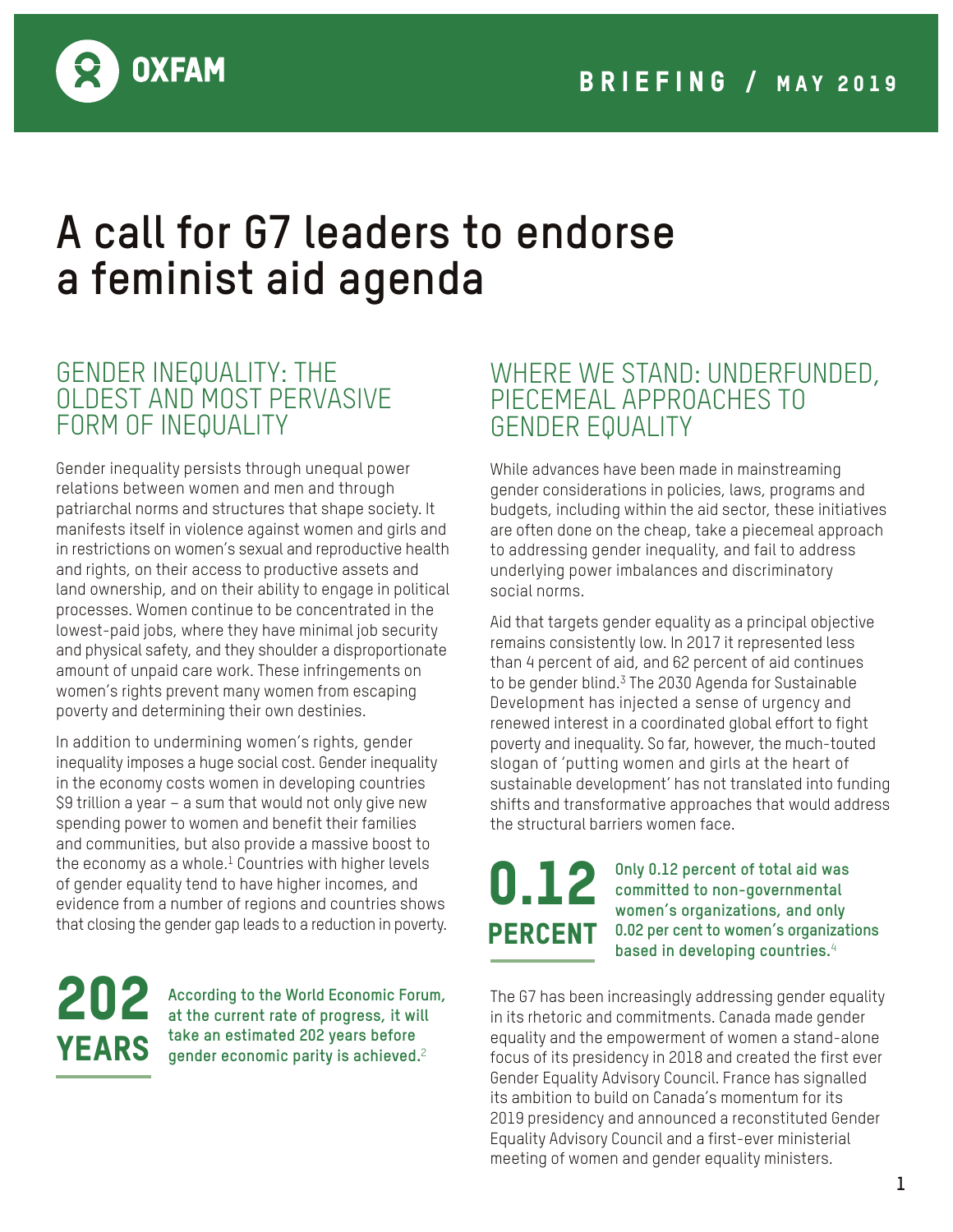

#### Aid in support of gender equality and women's empowerment – G7 donors performance 2017 [OECD Marker 1 and 2]

## DEFINING A FEMINIST APPROACH TO AID

There is no singular definition of feminism or a feminist approach, and there are many schools of feminist thought with rich and varied perspectives. They all share, however, the objectives of breaking down inequalities based on gender and transforming systems of unequal power. To do this, it is necessary to see gender inequality as structural, systemic and socially constructed – in other words, transformation requires changes that go beyond the level of individuals and extend to institutions, norms and behaviours.

Feminist aid seeks to transform unequal power relations and structures and to increase women's agency. Current economies and political systems – as well as the aid system – reproduce patriarchy and inequality because they are not designed to prioritize gender equality, and women have less decision-making power and agency to shape these systems.

In practice, a feminist approach must go hand in hand with a human rights–based approach to international assistance because both frameworks position rights holders (and their needs) at the centre. A feminist approach also means shifting from a supply-driven approach, which prioritizes service delivery, to a demand-driven approach that positions individuals' needs and realities at the centre of all initiatives.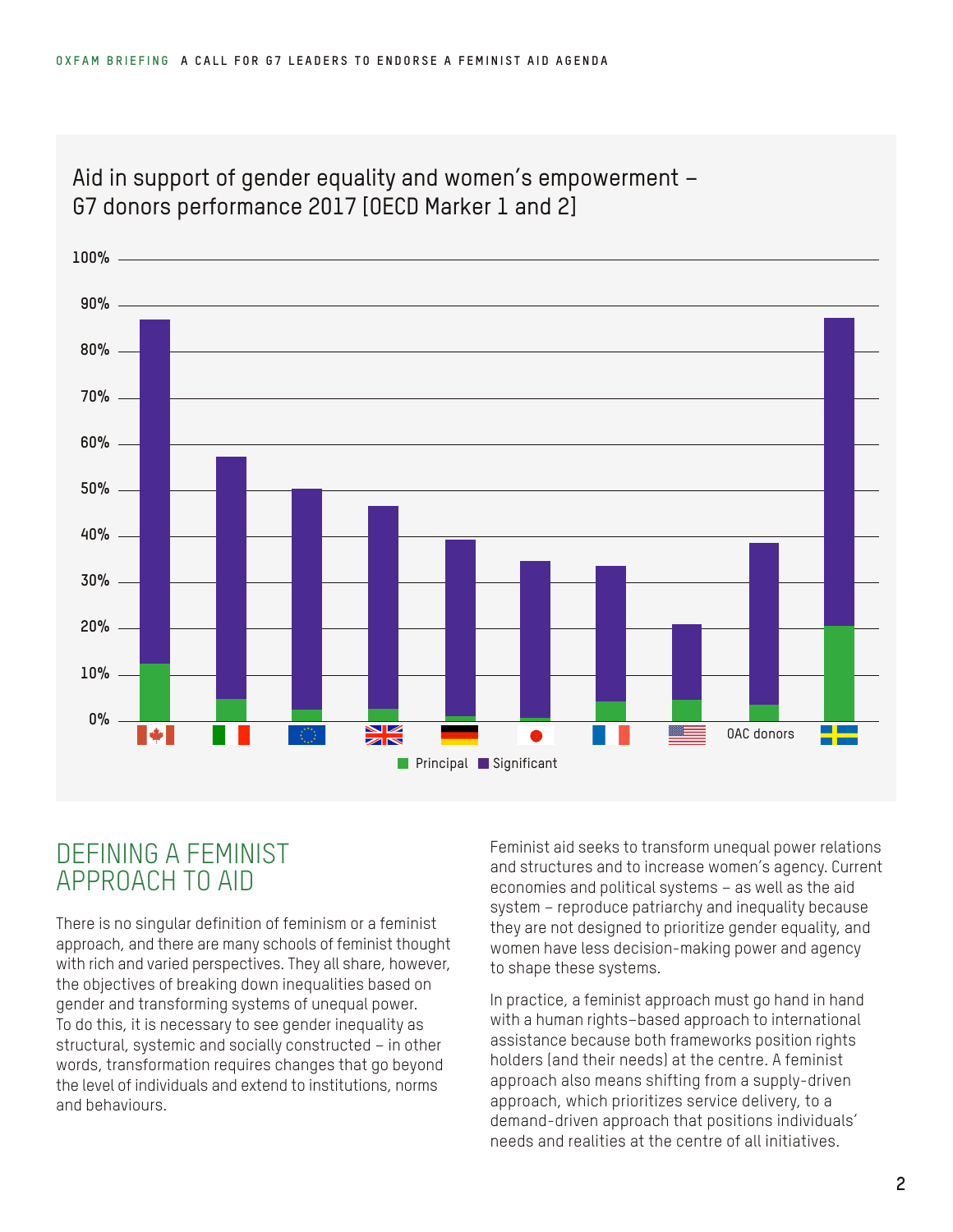#### Core feminist principles

Transformative change: Feminist aid explicitly aims to redress the historical power imbalances between men and women. It challenges and shifts power relations and discriminatory social norms that devalue women and girls in all their diversity by working at multiple levels: within individuals, households, society and institutions.

INTERSECTIONALITY: Feminist aid is informed by an intersectional analysis, which refers to the multiple aspects of identity that play out in people's lives (such as gender, class, age, race, sexuality or ethnicity) and that can compound and exacerbate oppression.

AGENCY: Feminist aid emphasizes the importance of agency, i.e. an individual or group's ability to make choices and to transform those choices into desired outcomes. This requires moving beyond seeing women as participants or beneficiaries, and recognizing that women in all their diversity are experts on their own experience, agents of their own lives and actors in their community and society.

**PROCESS:** Feminist aid prioritizes not only results, but the process used to achieve them, and values integrity, contextualization, learning, collaboration, participation, inclusivity and responsiveness.

A feminist approach to aid is fundamentally new. It challenges us to rethink how we work and whom we work with. The current approach of 'add women and stir' – which operates on the logic that adding more women as beneficiaries will increase gender equality – is not working. Addressing the structural discrimination embedded in society depends on increasing women's

agency. A feminist approach also challenges us to investigate how race, ethnicity, religion, class, caste and sexuality influence the way women experience inequality and discrimination and further compound and exacerbate oppression.

### IMPLEMENTING A FEMINIST APPROACH TO AID

Experts agree that the most effective way to achieve gender equality is through a twin-track approach that combines dedicated resources for women's rights with a robust system for mainstreaming gender across all sectors. Feminist aid combines this twin-track approach with a core strategy of incorporating the key feminist principles of transformative change, intersectionality, agency and process, essentially defining new ways to deliver aid, measure results and work with partners to truly transform gender and power relations.

A feminist approach requires bolstering the resources available to women's rights organizations and feminist movements. Evidence confirms that such groups are fundamental in catalysing change towards gender equality. Although donors have recognized the importance of investing in women and girls, aid to women's organizations remains low, at only about 0.4 percent of all aid investments. Women's organizations, including feminist movements from the Global South, know their communities best and know what needs to be done to advance women's rights and gender equality. What they need is support and resources to test their locally grounded solutions and learn from their setbacks.

A feminist approach requires an institutional and cultural shift in how donors and partners do business. Such a shift is doable. Many donors – such as Canada, Ireland and Sweden – are already well on their way to increasing gender equality programming in their foreign aid. Canada, for example, made waves in 2017 when it launched its Feminist International Assistance Policy, which commits to spending 15 percent of aid on programs that have gender equality as their principal focus, and has been funding major initiatives to support women's movements.